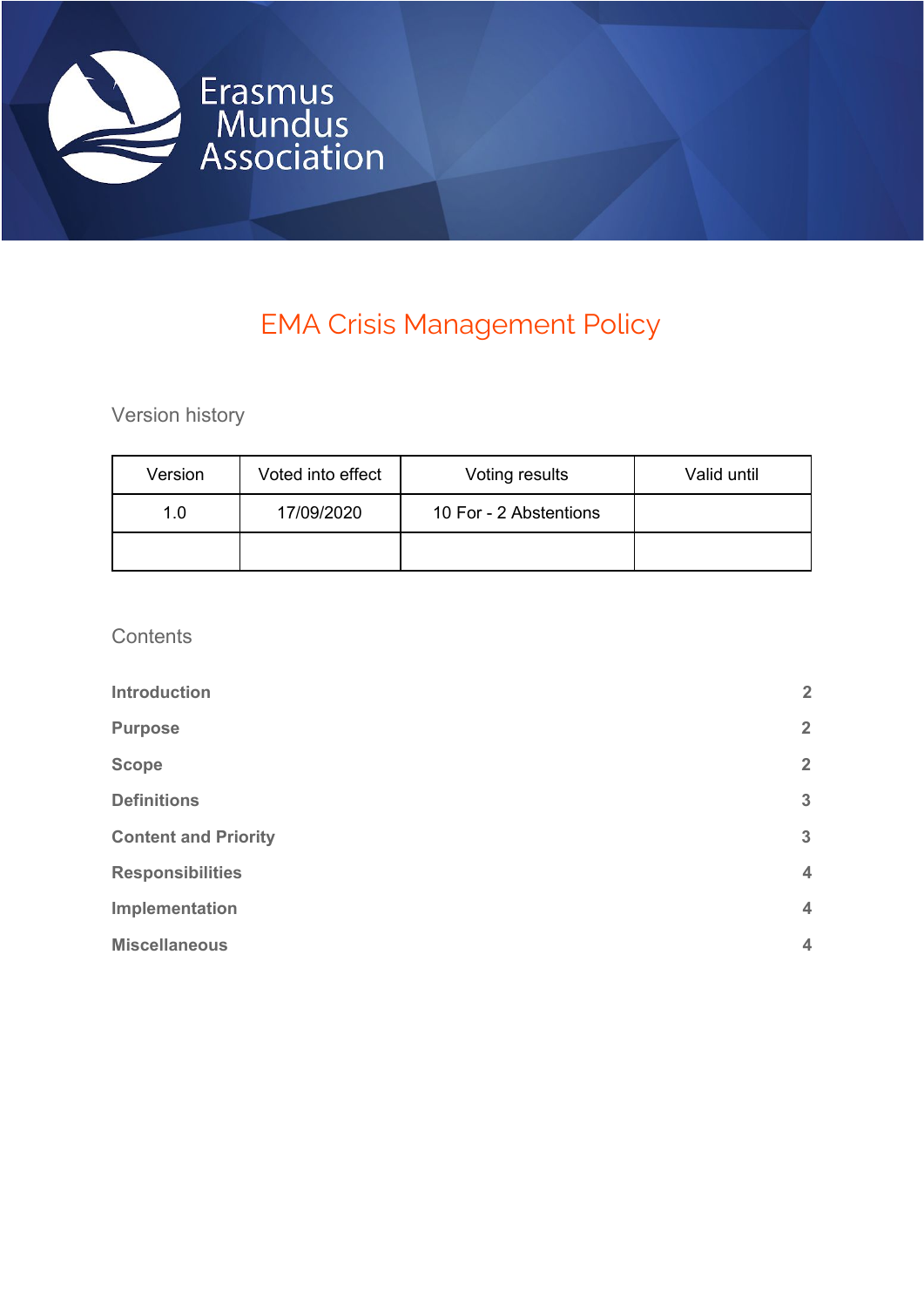## <span id="page-1-0"></span>Introduction

Unforeseen negative situations can occur anytime in life and affect organizations such as our Association. To this effect, our response should not only be reactive, but proactive as well. This Policy is the first step of the ladder, acknowledging the responsibilities of the Association and the creation of an internal structure that will continuously develop and update the necessary internal mechanisms.

### <span id="page-1-1"></span>Purpose

- 1. This Policy establishes the framework for the Erasmus Mundus Students and Alumni Association (hereinafter called "EMA" or the "Association") to:
	- a. Manage emergencies and/or crises that may affect the Association or its Members;
	- b. Support the continuation of, and management of disruption to, the Association's business, activities and reputation, caused by an emergency or crisis;
	- c. Protect the health, safety and security of members, and volunteers, during the specific emergencies and crises presented in this Policy.

## <span id="page-1-2"></span>Scope

- 1. This Policy applies to:
	- a. All members and active volunteers of the Association;
	- b. All facilities wholly managed by the Association.
- 2. This Policy covers all of EMA's related activities and its internal structure.
	- a. Individual actions of active volunteers and members in day-to-day life and non-EMA related activities, shall not be automatically considered nor elevated to a crisis status without previously being thoroughly assessed by the respective persons in charge.
	- b. Individual actions of active volunteers and members in EMA-related activities shall only be automatically considered or elevated to a crisis status if these actions are detrimental to the Association, or to any of its members.
	- c. Active volunteers and members will also be covered under this policy if during the course of EMA-related activities, they are threatened or harmed by third parties or force majeures.
	- d. When the Association's members and/or active volunteers are located on the premises of another organisation, the host organisation's emergency procedures apply.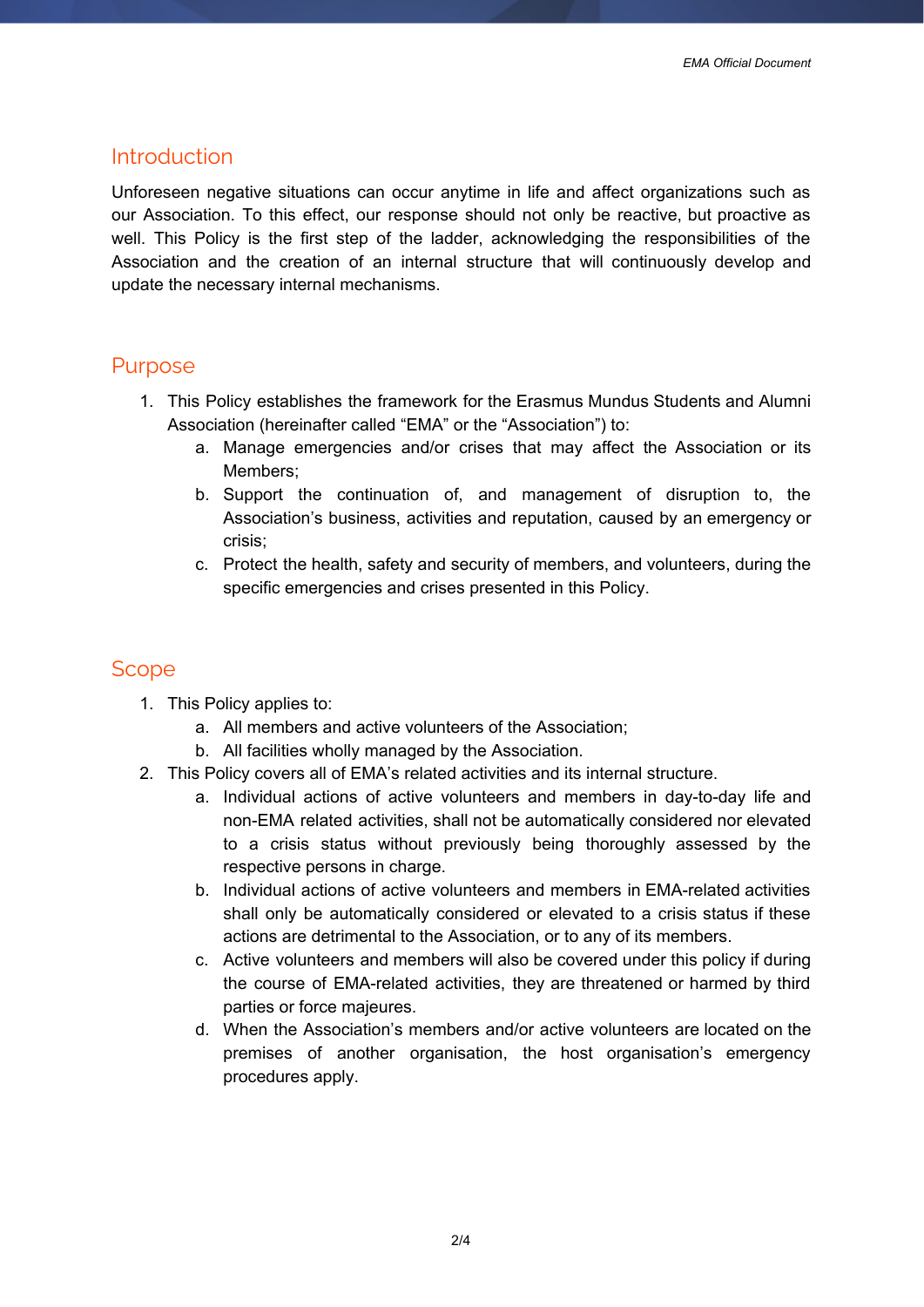# <span id="page-2-0"></span>**Definitions**

- 3. For the Purpose of this Policy:
	- a. Crisis: any situation or circumstance, caused by internal or external factors, where there is immediate or imminent risk to the Association's activities, reputation, or there is a significant risk of serious injury or death to people arising from a situation that involves the Association and is beyond the capacity of normal established management structures and processes for effective resolution.
	- b. Emergency: a crisis that is within the capacity of normal Association Management Structures and processes for an effective resolution. Depending on internal or external factors, an emergency might upgrade to a crisis.
	- c. Incident: a situation that is not an Emergency or a Crisis. Depending on internal or external factors, an incident might upgrade to an emergency.
	- d. Crisis Planning and Response Committee (CPR Committee): is the internal cross-Unit committee responsible for the ongoing development, review and implementation of this Policy and its associated procedures.
	- e. EMA-related activities: any physical (in real life) activity or social event (organized by EMA or any other third parties) in which EMA is represented by a duly authorized volunteer. Day-to-day volunteering for EMA is not considered an EMA-related activity for the scope of this Policy (with the exception of any threats or problems related to EMA's digital infrastructure and information).
	- f. First Responder: is the person who is aware of, and notifies the MB of, or immediately responds in any way, to an incident, emergency or crisis.
	- g. EMA member(s) or member(s): any natural person as defined by Articles 6 through 8 of the EMA Statutes and Article 1 of EMA's internal regulations.
	- h. Volunteer (includes active volunteer): any person (member or non-member) who has signed a Volunteering Agreement with EMA to assist with the responsibilities of, or fill a position in the Association, for a defined period of time.

# <span id="page-2-1"></span>Content and Priority

- 4. The Association takes a comprehensive approach to emergency and crisis management. This includes prevention/mitigation, preparation, response and recovery from emergencies and crises.
- 5. EMA's Approach to emergency and crisis management includes:
	- a. This Policy
	- b. The Emergency and Crisis Management Plan
- 6. EMA's priorities in any Emergency or Crisis are to:
	- a. Preserve life and avoid injury; $\rightarrow$  Readiness
	- b. Preserve the Association's brand, assets and operations;→ Response
	- c. Continue with its usual activities as soon as practical;→ Recovery